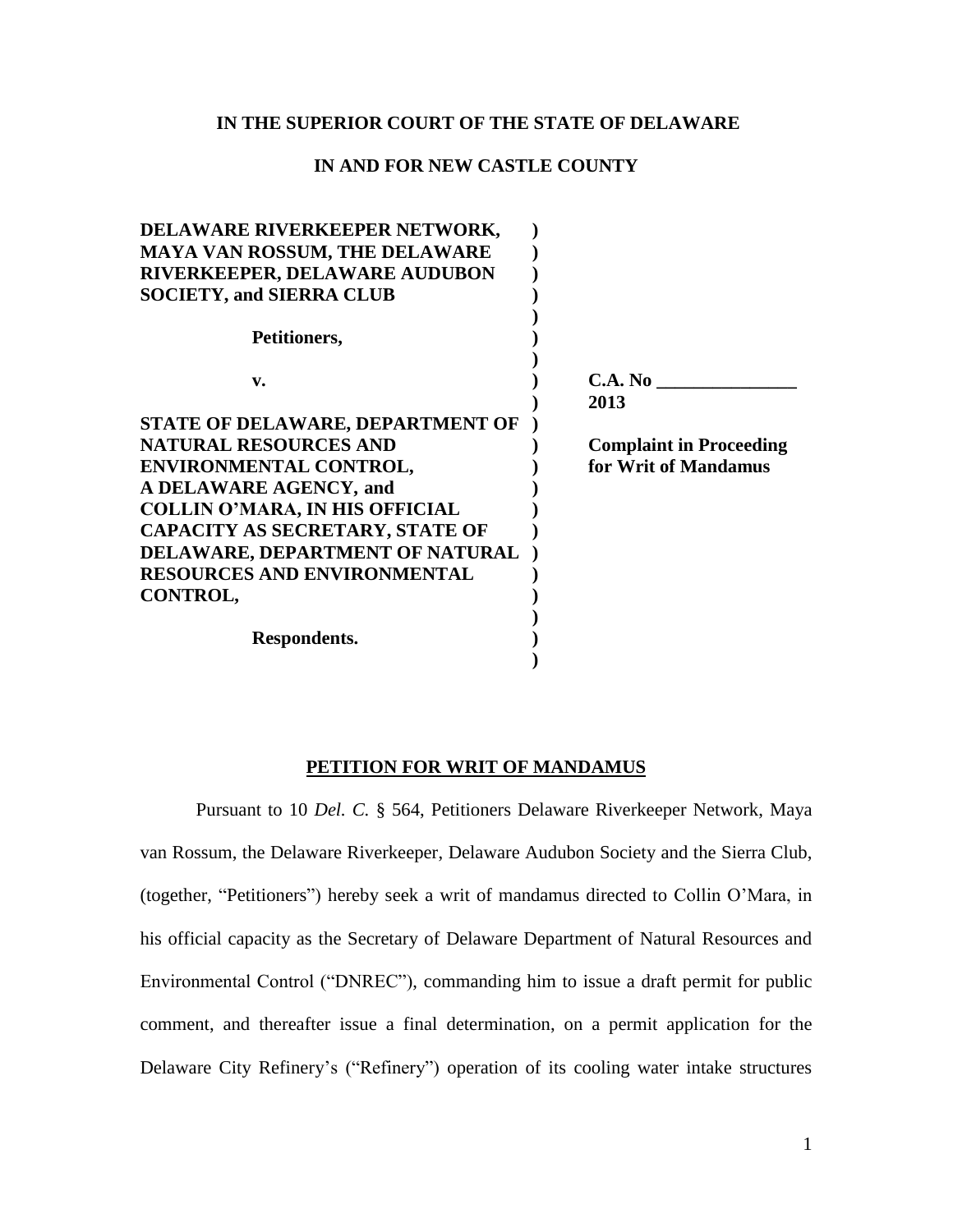and associated discharges of wastewater and stormwater that was first submitted in 2002 (and updated in 2010). Despite the fact that federal and state law require DNREC to grant or deny the permit application, the agency has failed to act for more than 11 years, contributing to massive take of fish and holding hostage Petitioners' and the public's ability to challenge the permit in question. Petitioners support their position as follows:

### **PARTIES**

1. Petitioner Delaware Riverkeeper Network ("DRN") was established in 1988 to protect and restore the Delaware River, its tributaries and habitats. To achieve these goals, DRN organizes and implements streambank restoration, volunteer monitoring, educational programs, environmental advocacy initiatives, recreational activities, and environmental litigation throughout the entire Delaware River watershed, including the Delaware Estuary and Delaware Bay. The watershed includes portions of New York, New Jersey, Pennsylvania and Delaware. DRN is a membership organization with over 14,000 members throughout the watershed and approximately 400 members in the State of Delaware. DRN members live and recreate in the State of Delaware and throughout the watershed. DRN undertakes numerous activities and initiatives that take place in and/or directly affect State of Delaware waters, habitats, ecosystems and communities.

2. Petitioner the Delaware Riverkeeper, Maya K. van Rossum, is a full-time privately-funded ombudsman who is responsible for the protection of the waterways in the Delaware River Watershed. The Delaware Riverkeeper advocates for the protection and restoration of the ecological, recreational, commercial and aesthetic qualities of the Delaware River, its bay, tributaries and habitats. The Delaware Riverkeeper regularly visits the Delaware River and Delaware Estuary, including the areas affected by the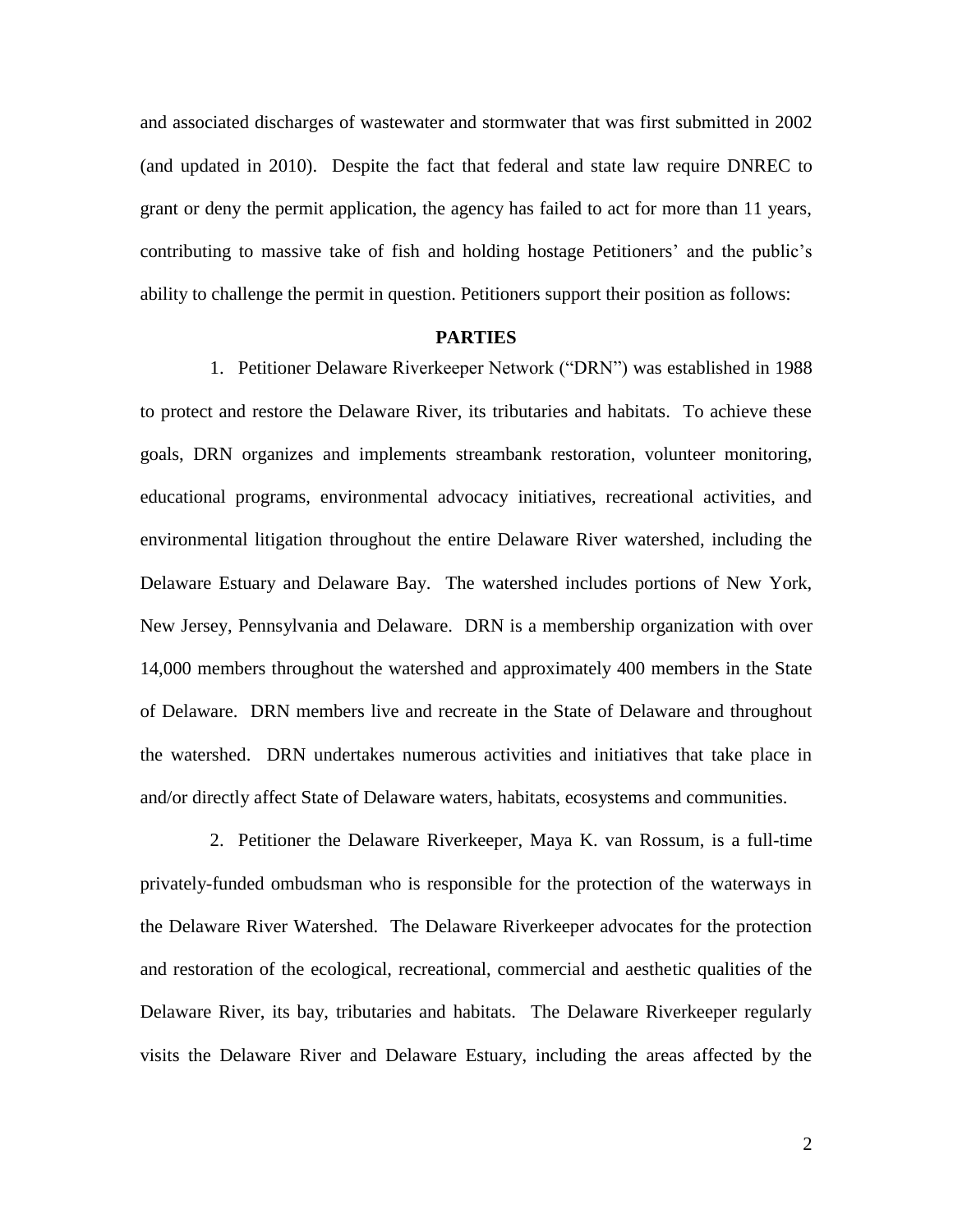Refinery's operations, for personal and professional reasons. The Delaware Riverkeeper serves also as the Executive Director of the Delaware Riverkeeper Network.

3. Petitioner Delaware Audubon Society ("DAS") was incorporated in Delaware as a non-profit organization in 1977 and is a statewide chapter of the National Audubon Society. DAS is dedicated to developing a better appreciation of our natural environment and working for species and habitat protection and conservation. DAS consists of almost 1,900 members throughout the state advocating on a wide range of environmental issues and providing school education services. DAS focuses on the protection of the Delaware Bay and the Coastal Zone. The Delaware River and Bay ecosystem is considered an Important Bird Area (IBA) which warrants enhanced protection. DAS and its members have been rigorously pursuing a new updated water permit for the refinery since the last permit expired over a decade ago.

4. The Sierra Club is a national, member-supported environmental organization based in San Francisco, California. The Sierra Club is incorporated in the State of California as a Nonprofit Public Benefit Corporation and has approximately 1.4 million members and supporters dedicated to exploring, enjoying, and protecting the wild places of the earth; to practicing and promoting the responsible use of the earth's ecosystems and resources; to educating and enlisting humanity to protect and restore the quality of the natural and human environment; and to using all lawful means to carry out these objectives. The Delaware Chapter of the Sierra Club is a membership association with approximately 1,600 members living in Delaware. The Delaware Chapter of the Sierra Club is dedicated to protecting the natural resources and quality of Delaware area ecosystems through public advocacy and education.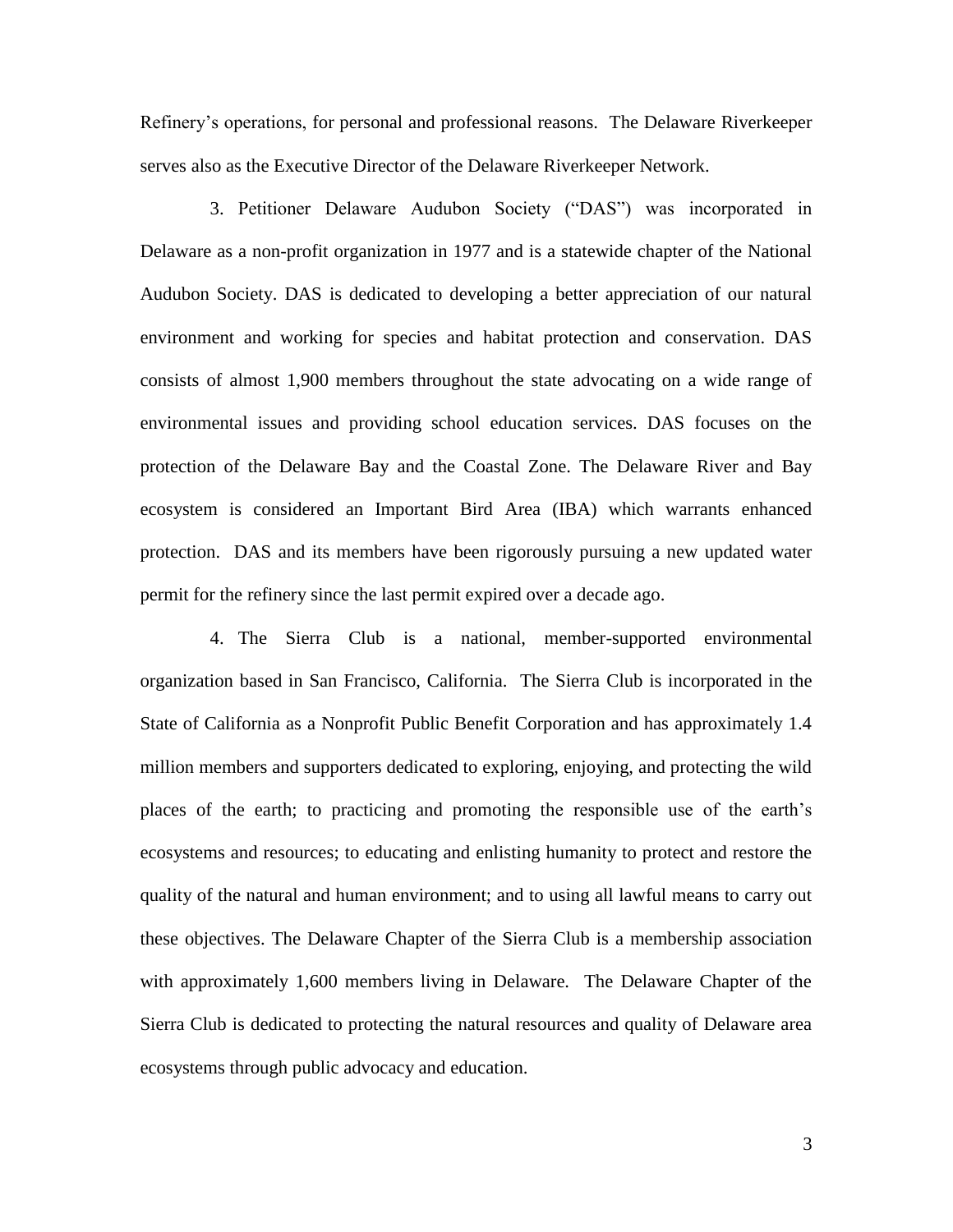5. Respondent Collin O'Mara is the duly-appointed Secretary of DNREC.

6. Respondent Delaware Department of Natural Resources and Environmental Control is an administrative agency of the state of Delaware. The state legislature has directed DNREC to "control the development and use of the land, water, underwater and air resources of the State so as to effectuate full utilization, conservation and protection of the water and air resources of the State." *See* 7 Del. C. § 6001(b)(2). To that end, DNREC's stated mission is "to ensure the wise management, conservation, and enhancement of the State's natural resources, protect public health and the environment, provide quality outdoor recreation, improve the quality of life and educate the public on historic, cultural, and natural resource use, requirements and issues."

7. Petitioners bring this petition on behalf and their members, including those members who use and enjoy the Delaware River and Estuary, its tributaries and habitats, including those areas affected by the Refinery's operation, for recreational, scientific and aesthetic purposes, including canoeing, kayaking, fishing, sightseeing, bird watching and/or wildlife viewing. The Delaware Riverkeeper and Petitioners' members also use the Delaware River and Estuary to engage in scientific study and pollution and habitat monitoring activities. Respondents' failure to take action on the Refinery's permit application enables the Refinery to operate under a permit that fails to require adequate technological requirements to reduce the more than 46 million annual fish kills that occur from operation of its cooling water intake structures. Respondents' inaction also precludes Petitioners from challenging any DNREC action on the permit application to compel the inclusion of more environmental protective permit conditions.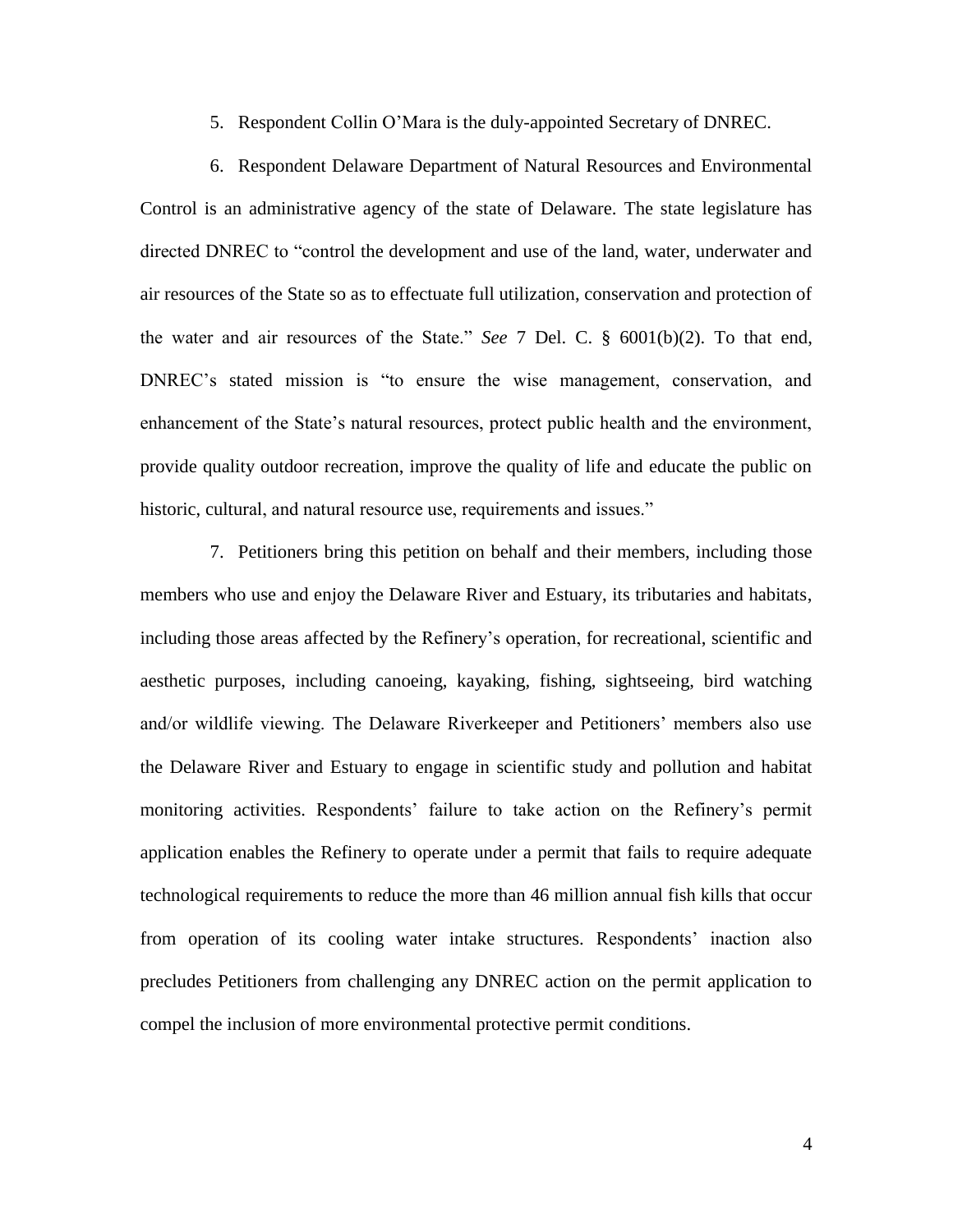8. Respondents' violations of law have injured and continue to injure the recreational, scientific, environmental and aesthetic interests of Petitioners and their members. These injuries are fairly traceable to Respondents' conduct and are capable of redress by action of the Court.

### **JURISDICTION**

9. This Court is authorized by 10 *Del. C.* § 564 to grant the mandamus relief sought by Petitioners.

#### **STATUTORY AND REGULATORY BACKGROUND**

10. In 1972, Congress passed a comprehensive revision of the Federal Water Pollution Control Act known as the Clean Water Act ("CWA") to "restore and maintain the chemical, physical, and biological integrity of the Nation's waters," 33 U.S.C. § 1251(a), and established an "interim goal of water quality which provides for the protection and propagation of fish, shellfish, and wildlife and provides for recreation in and on the water [wherever possible] by July 1, 1983." 33 U.S.C. § 1251(a)(2). The CWA also sought to eliminate all discharges of pollutants to navigable waters by 1985. *See* 33 U.S.C. § 1251(a)(1).

11. To achieve these objectives, section 301(a) of the CWA prohibits the "discharge of any pollutant" by any "person" from a "point source" into "navigable waters" without a permit. *See* 33 U.S.C. §§ 1311(a) and 1362(12). A discharger may comply with the section 301(a) prohibition by obtaining a section 402 National Pollutant Discharge Elimination System ("NPDES") permit. *See* 33 U.S.C. § 1342. An NPDES permit controls and limits the discharge of pollutants by imposing technology-based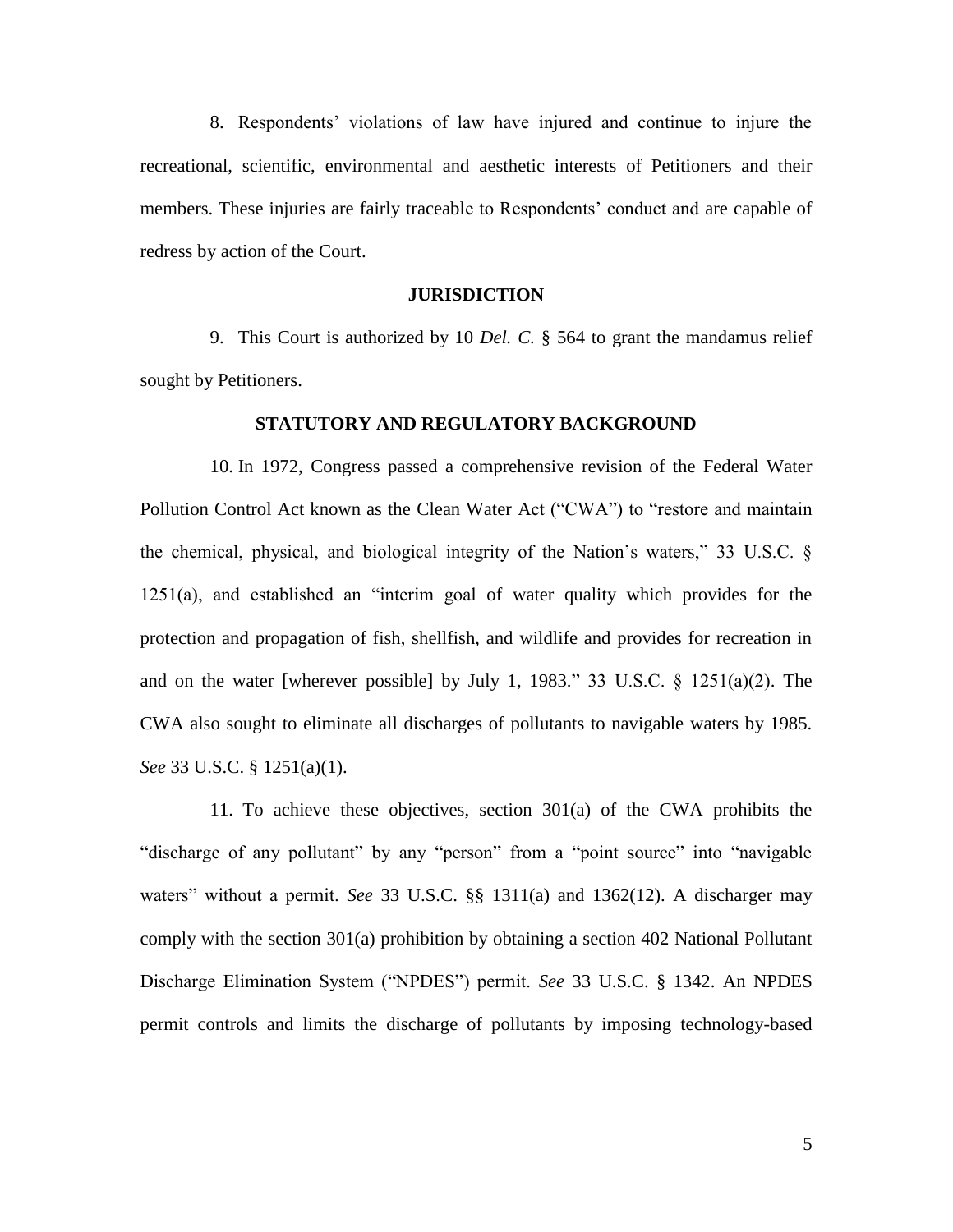standards and requirements and, if necessary, standards to protect water quality and existing water uses. *See* 33 U.S.C. §§ 1311(b)(1)(A) and (C).

12. While the Environmental Protection Agency ("EPA") Administrator is charged with administering water pollution prevention and regulation programs under the CWA, the CWA allows States to assume authority for administering the NPDES program within their borders, *see* 33 U.S.C. § 1342(b), and the State of Delaware has done so. *See* 39 Fed. Reg. 26,061 (July 16, 1974). Among other criteria, EPA may only approve stateadministered NPDES programs that "insure that the public, and any other State the waters of which may be affected, receive notice of each application for a permit and to provide an opportunity for public hearing before a ruling on each such application." 33 U.S.C.  $1342(b)(3)$ .

13. Importantly, the environmental protections set out in the CWA are established as a regulatory floor and the state may enact more stringent environmental regulations should it choose to do so.

14. Delaware's CWA program, implemented through Delaware's Environmental Control Act and its associated regulations, includes laws and regulations that restrict the discharge of pollutants into the state's surface waters and outlines procedures by which a facility may obtain a discharge permit. *See* 7 Del. C. §6003 and 7 *Del. Admin. C.* §7201-6.0 *et seq*.

15. Under Delaware's NPDES program, once an NPDES renewal application is submitted, DNREC conducts an internal review of the facility's operations, updates the permitting requirements, and sometimes issues a pre-notice draft of the permit along with a fact sheet. 7 *Del. Admin. C.* §7201-6.12. The permittee may provide initial comments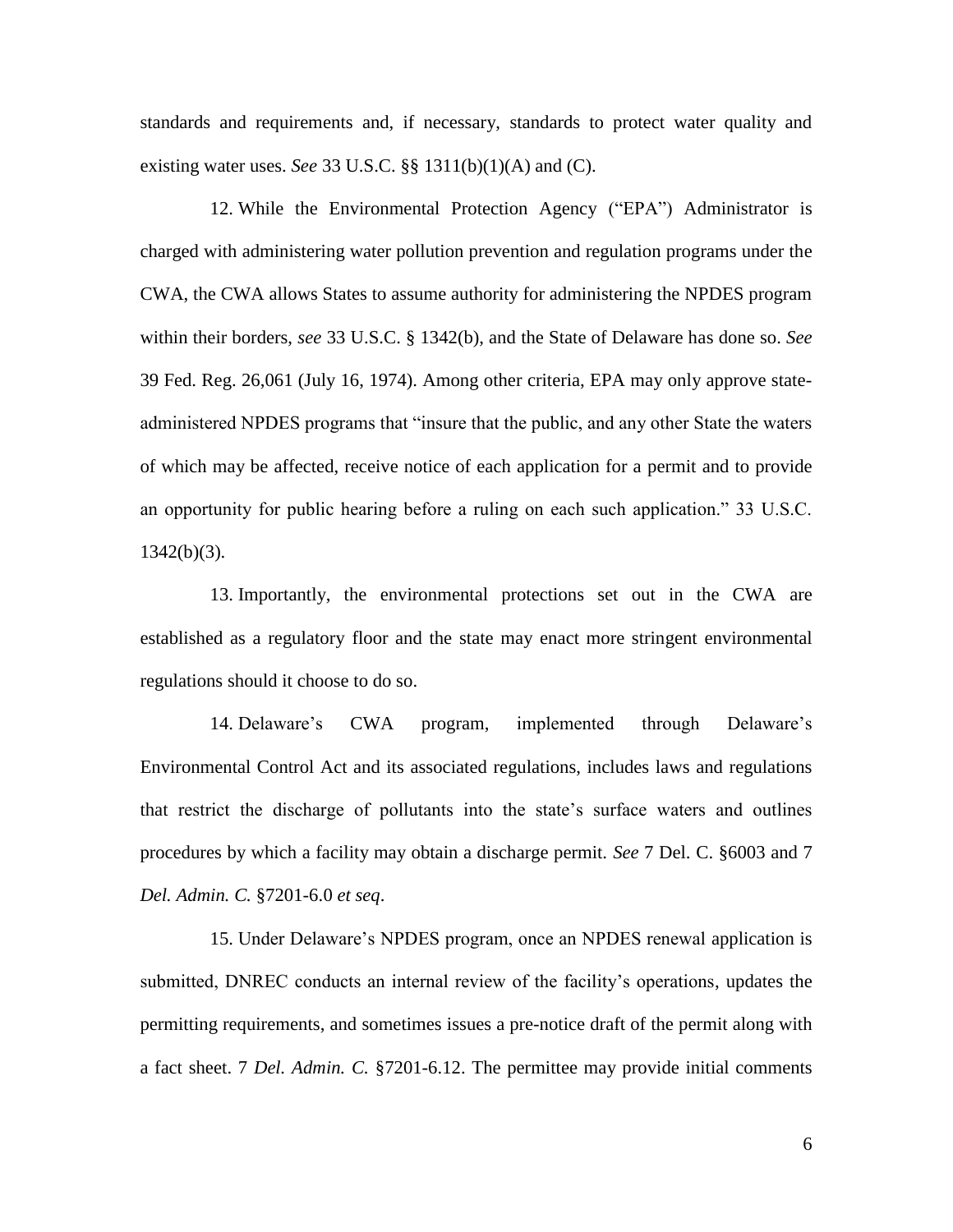on any pre-notice draft permit. If the permittee does submit initial comments, DNREC reviews those comments and thereafter circulates a draft permit so that the public, the permittee and, in some circumstances, EPA, can comment on the draft permit. *Id*. The comment period on the draft permit is at least thirty (30) days from the date of notice. *Id*. at §7201-6.33. During the public comment period, a public hearing on the draft permit may be requested and had. *Id*. After the close of the public comment period, DNREC must consider all comments made, including those presented at a public hearing, and render a final permit decision. *Id*. at 7 *Del. Admin. C.* §7201-6.36. Only once DNREC makes a final determination on the permit may the public, the permittee, or any other interested party legally challenge DNREC's determination.

16. Under Delaware's NPDES program, and in line with federal standards, no NPDES permit may be issued for a term longer than five years. *See* 7 *Del. Admin. C.* §7201-6.21.1; 33 U.S.C. § 1342(b)(1)(B). However, an expired permit may be administratively extended if a permit application is submitted before expiration of the previous permit and DNREC is unable to issue a new permit before the expiration of the previous permit. *See* 7 *Del. Admin. C.* §7201-6.21.2.

17. Nevertheless, an administrative extension is not allowed to continue indefinitely. Rather, the five-year term limit requires DNREC to re-ensure compliance with the CWA, Delaware's Environmental Control Act, and their implementing regulations whenever a permit expires and is renewed. 33 U.S.C. § 1342(a)(1)-(2); 7 *Del. Admin. C.* §7201-6.15. Congress envisioned that progress in pollution control technology would permit the nation to move toward the goal of eliminating the discharge of pollutants altogether. 33 U.S.C. § 1251(a). For this reason, Congress wrote into the CWA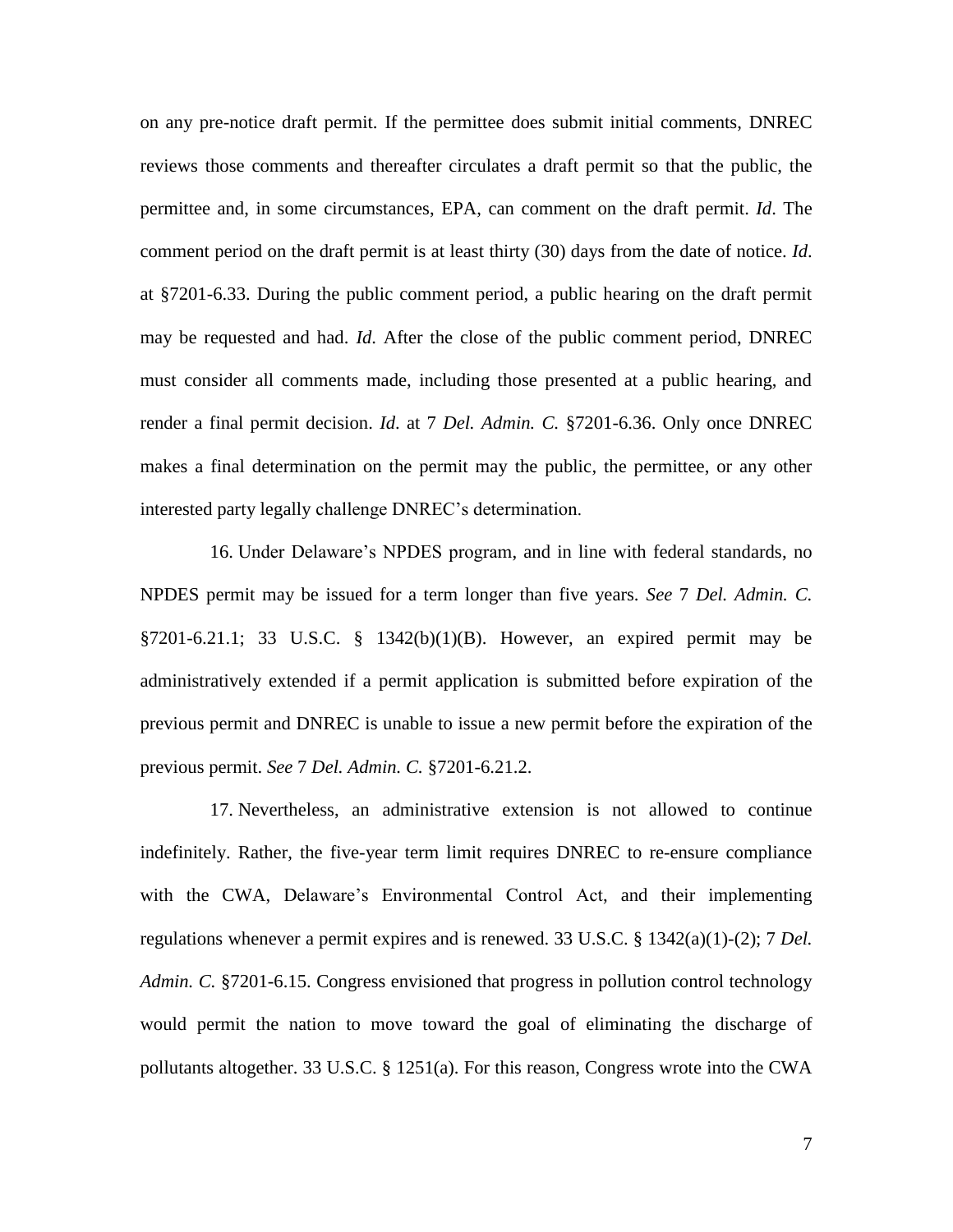a process of reconsidering and revising technology and water-quality based standards, as well as revisiting the permits that implement these standards. 33 U.S.C. §§ 1311(d), 1313(c), 1342(b)(1)(B). Thus, in regular five year intervals, the CWA requires reevaluation of the relevant factors, and allows for the tightening of discharge conditions based on available technology. The CWA's goal of "eliminat[ing]" the discharge of pollutants by 1985 underscores the importance of reissuing permits in regular intervals. 33 U.S.C. § 1251(a)(1).

18. The CWA imposes further requirements on thermal dischargers and their cooling water intake structures, which use upwards of hundreds of millions of gallons of water per day and kill billions of fish and other aquatic organisms each year. In particular, CWA § 316(b) requires that as part of DNREC's review of a NPDES permit for a facility with cooling water intake structures, like the Refinery, DNREC is required to ensure that the "location, design, construction, and capacity of cooling water intake structures reflect the best technology available for minimizing adverse environmental impact." 33 U.S.C. § 1326(b)

19. EPA has made several attempts to promulgate regulations to implement section 316(b). Its latest attempt was challenged by both the environmental community and industry and resulted in the remand and suspension of the regulations. Currently, EPA is in the process of promulgating new regulations to implement section 316(b) and provide greater clarity as to what constitutes the best technology available (BTA) for minimizing adverse environmental impact from cooling water intake structures.

20. In the absence of specific regulations implementing section 316(b), DNREC is still required to use its best professional judgment (BPJ) in developing controls for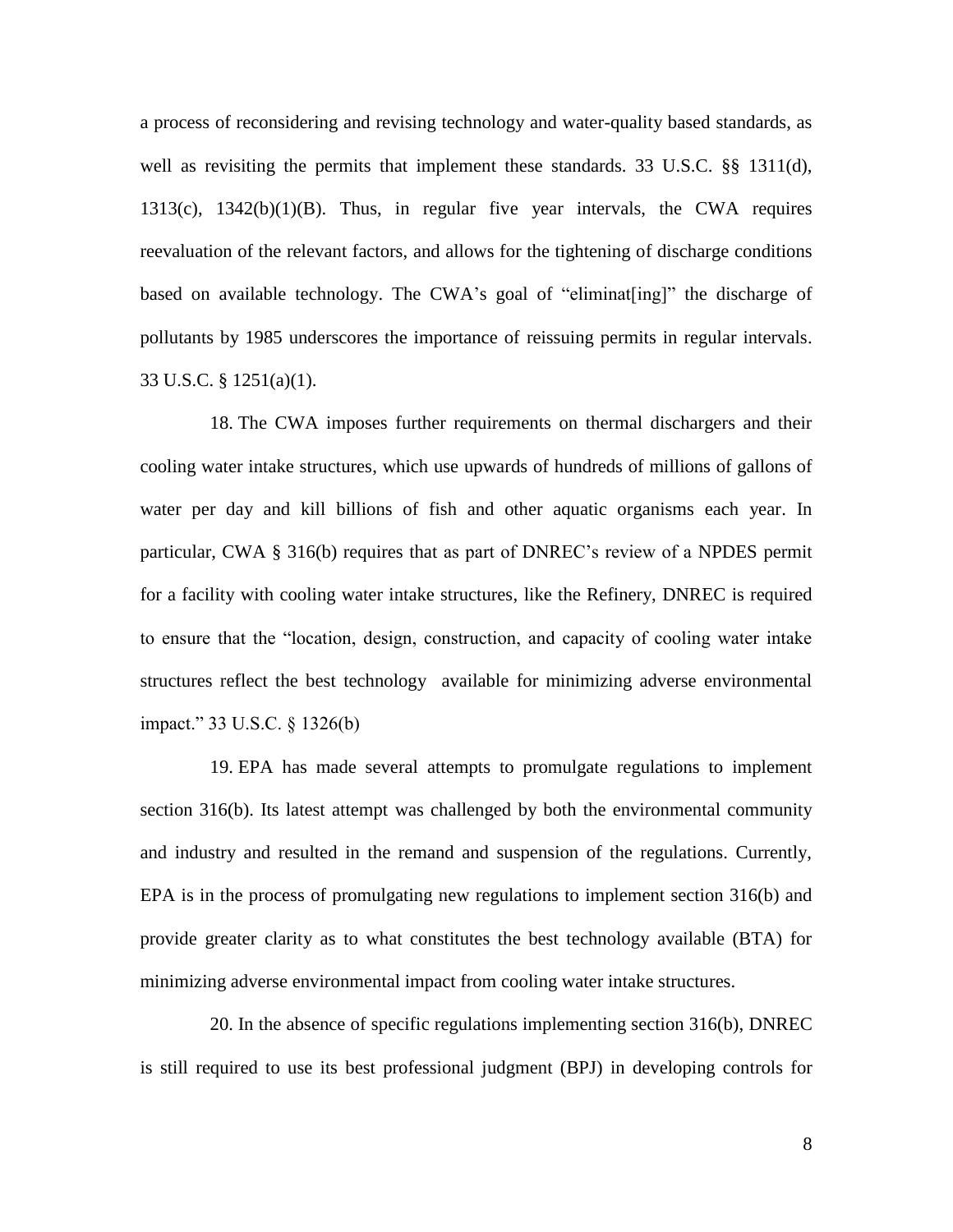existing point source facilities with cooling water intake structures. *See* 40 C.F.R. § 125.90(b); 66 Fed. Reg. 65256 (Dec. 18, 2001).

### **FACTUAL BACKGROUND**

21. The Delaware City Refinery, a petroleum refinery located on the banks of the Delaware River in Delaware City, Delaware, processes crude oils into gasoline, distillates (like heating oil), petroleum coke, and other minor products. The Refinery has the capacity to process 190,000 barrels per day and, in order to cool process equipment during refining, the Refinery withdraws up to 452 million gallons of water each day ("mgd") from the Delaware River (with long term average intake of 350 mgd) and circulates it through the facility. The water is then discharged back to the Delaware River at elevated temperatures of up to 110° Fahrenheit. Through the operation of the Refinery's once-through cooling water intake facility, the Refinery kills approximately 46 million fish each year (this figure represents just four species of fish analyzed). Implementation of alternative technology, like a closed-cycle or recirculating cooling water intake system, could significantly reduce water intake and thereby reduce these fish kills by 90-98%.

22. On September 1, 1997, DNREC granted the then-current owner of the Refinery, Star Enterprises, an NPDES discharge permit (DE 0000256) ("1997 NPDES Permit") authorizing the operation of water intake structures and the discharge of process and non-process wastewater from the Refinery. The term of the 1997 NPDES permit was five (5) years with an expiration date of August 31, 2002.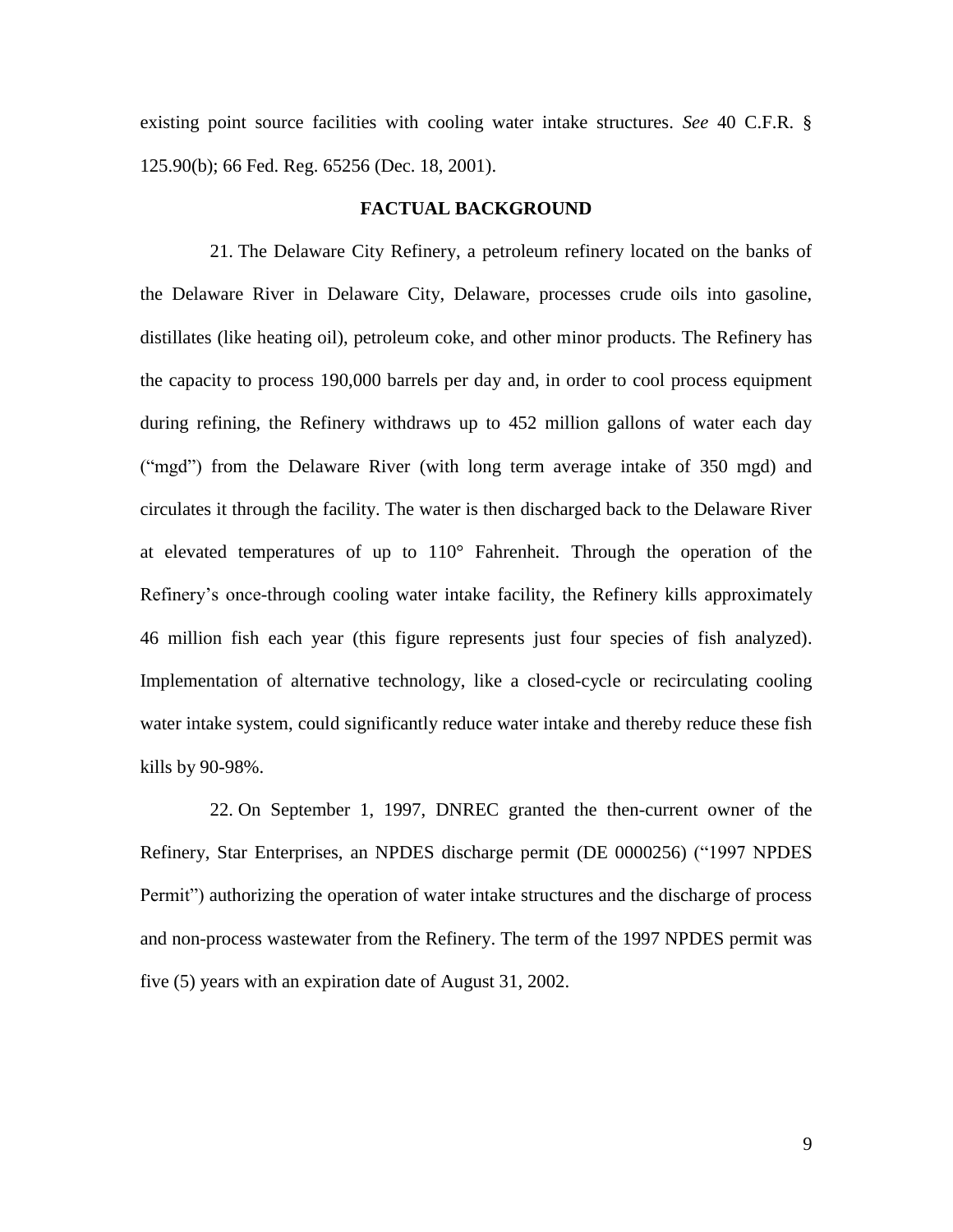23. During the permit term, sometime between 1997 and 2002, the Refinery was sold to Motiva Enterprises LLC ("Motiva") and, upon information and belief, the 1997 NPDES Permit was transferred to Motiva.

24. On March 1, 2002, more than six months before the expiration of its 1997 NPDES Permit, Motiva submitted an application to DNREC for renewal of the permit ("2002 NPDES Permit Application").

25. In the more than eleven (11) years since submission of the 2002 NPDES Permit Application and expiration of the 1997 permit DNREC has failed to take action, whether by granting or denying the 2002 NPDES Permit Application, and the permit application remains pending before DNREC. The 1997 NPDES Permit has been administratively extended since that time enabling the Refinery to continue its operations.

26. On May 1, 2004, Motiva completed the sale of the Refinery to Premcor, Inc. ("Premcor"). In August 2005, Valero Energy Corporation ("Valero") acquired Premcor, including the Refinery. Premcor continued ownership and operation of the Refinery as Valero's wholly-owned subsidiary. Premcor/Valero announced its decision to discontinue operations at the Refinery on November 20, 2009, citing a history of poor performance and large operating losses. On May 31, 2010, Delaware City Refining Company, LLC ("DCRC") acquired the Refinery from Premcor with the intent of restarting operations. The 1997 NPDES Permit was transferred to DCRC as part of the sale.

27. On May 31, 2010, DCRC entered into an Agreement with DNREC in order to ensure the prompt and lawful transfer of all required permits, authorizations, and other regulatory approvals under various environmental statutes and regulations, including the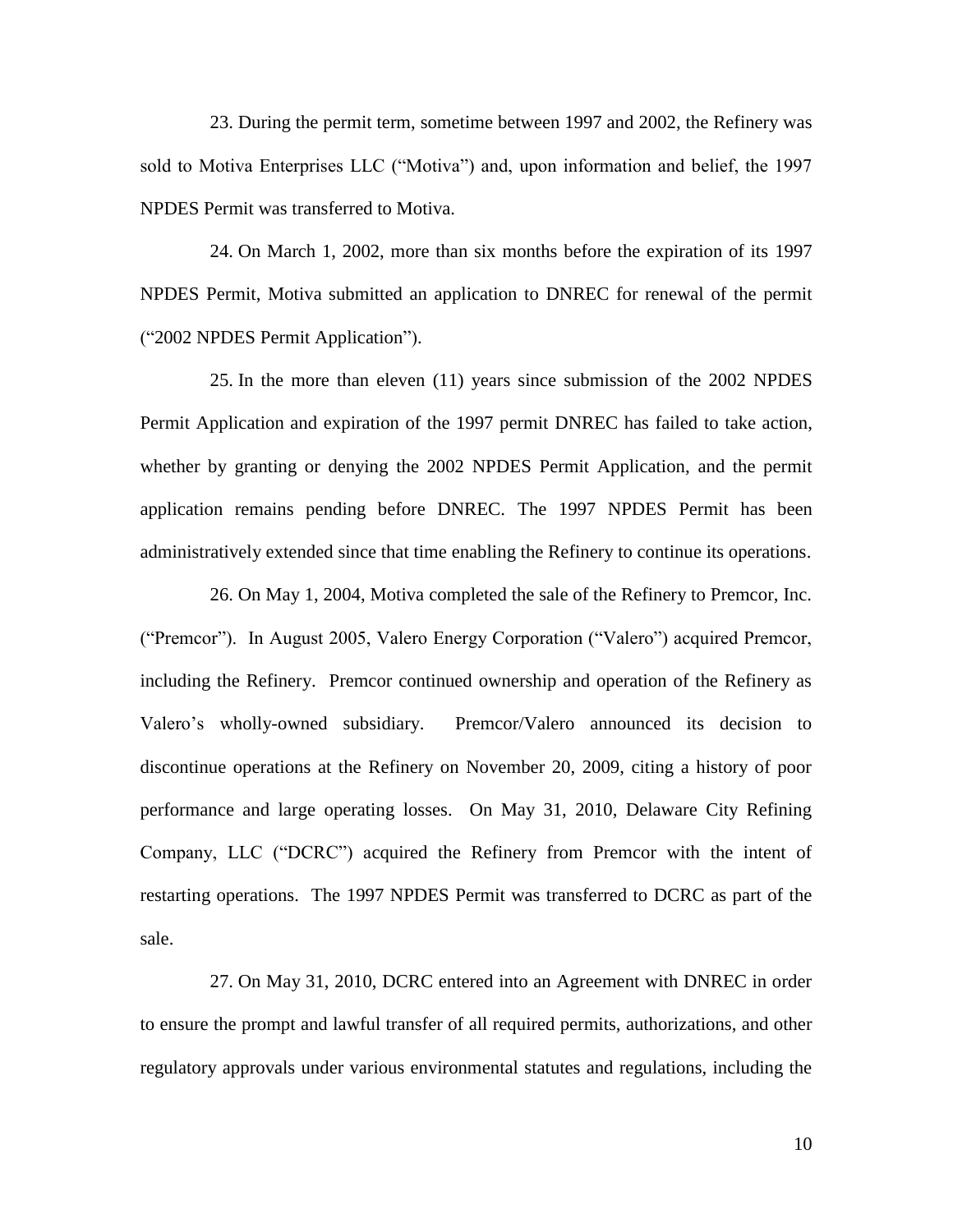NPDES Permit (the "Agreement"). The Agreement contemplates a five-year compliance timeline for DCRC to comply with the new BTA requirements that would begin with the issuance of a new NPDES permit. The Agreement required DCRC to submit updates to the outstanding permit reapplication prior to December 31, 2010.

28. On December 1, 2010, DCRC updated the 2002 NPDES Permit Application.

29. On June 21, 2011, DNREC circulated a pre-notice draft NPDES permit outlining proposed effluent limitations and monitoring requirements for the Refinery's discharges. This pre-notice draft NPDES permit did not satisfy DNREC's obligation to issue a draft NPDES permit for public comment. To date, DNREC has failed to circulate a draft NPDES permit for public comment.

30. With the pre-notice draft NPDES permit, DNREC also circulated a preliminary BTA determination as to the cooling water intake structure at the Refinery. The BTA determination, which is required by section 316(b) of the CWA, consists of two documents: 1) "Fact Sheet, Attachment A, BTA Determination – NPDES Permit Requirements for Cooling Water Intake and Discharges at Delaware City Refinery and Generating Station (DCR);" and 2) "Fact Sheet, Attachment B, BTA Determination – Baseline Economic Viability of Delaware City Refinery and Generating Station (DCR)." This determination is preliminary while the permit renewal remains pending. The preliminary BTA determination took into account applicable federal and state law, regulations and guidance, and cost considerations.

31. The DNREC BTA determination concludes that BTA for the cooling water intake structure is a closed cycle cooling system or its equivalence and states that the NPDES requirement for the existing Refinery cooling water intake structure will be either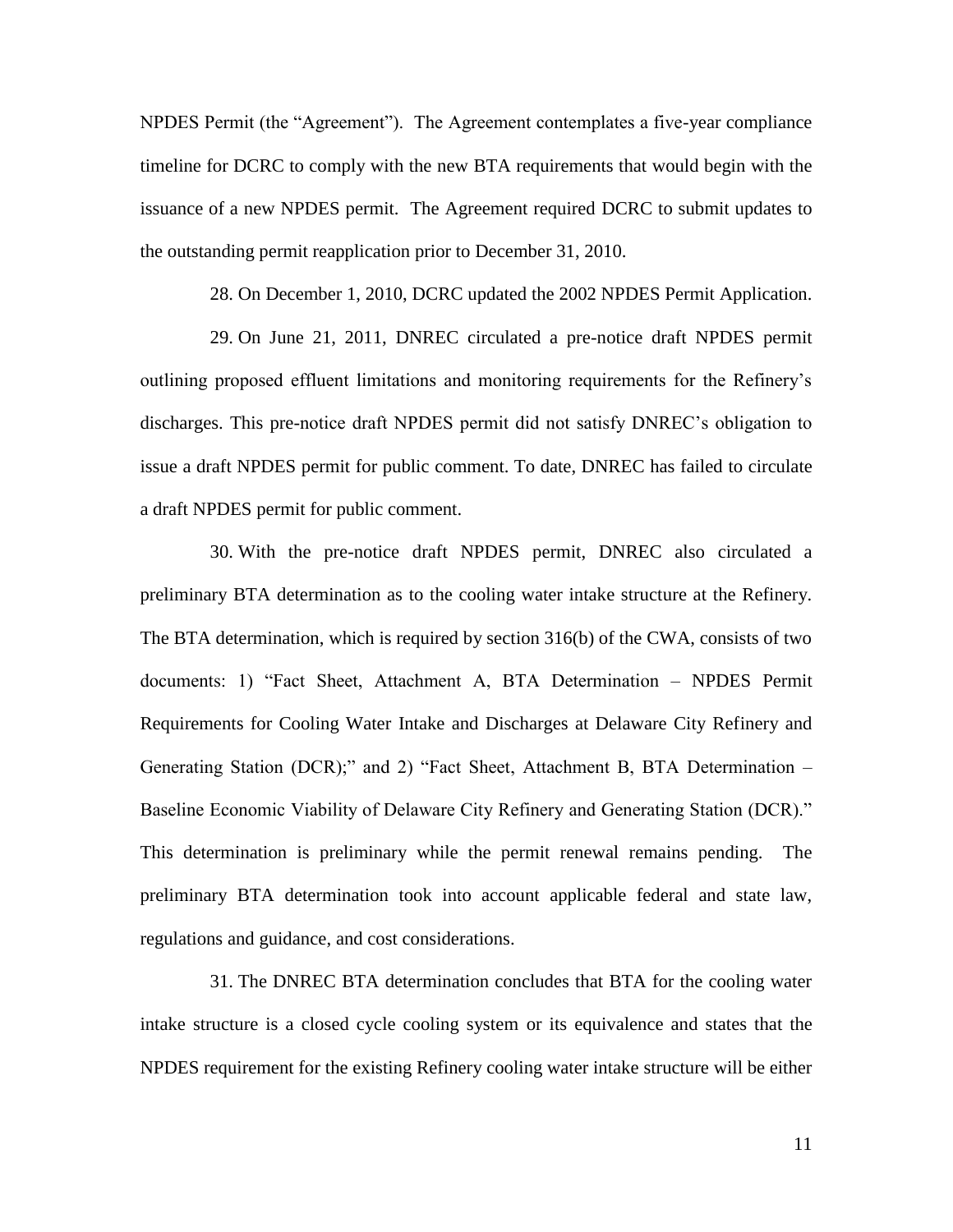1) a reduction of cooling water intake by at least 90%, from 452 mgd to 45.2 mgd, or 2) a 90% reduction in fish entrainment and impingement mortality caused by the intake to a level commensurate with a 45.2 mgd water intake.

32. The Refinery's current once-through cooling system, which is the same system that was originally installed fifty-seven (57) years ago when the Refinery was constructed, has contributed to the depletion of the Delaware Estuary and River fishery by destroying approximately 46 million fish per year for just four species (stiped bass, weakfish, white perch and bay anchovy) studied in detail through entrainment and impingement impacts. Entrainment occurs when aquatic life, mostly early life stage fish eggs and larvae, are pulled into and through the cooling system and are killed by severe physical and chemical impacts and extreme water temperature. Impingement occurs as many juvenile and mature fish are trapped against the cooling system's intake screens.

33. Conversely, in a closed-cycle system, the cooling water is pumped through the Refinery's processing units and then through cooling towers, which cools the process water making it available for reuse and recirculation.

34. According to DNREC, the proposed BTA would require 90% to 98% less intake water, significantly reducing entrainment, impingement, and thermal discharge impacts, and the costs of the BTA would be substantially or completely offset if costs of noncompliance, loss of production due to intake problems, and costs of maintenance dredging in using the current system are taken into account.

35. On March 26, 2012, DCRC submitted its comments to the pre-notice draft permit responding that the preliminary BTA determination failed to take into account all available technology options including flow reduction, exclusion/collection and return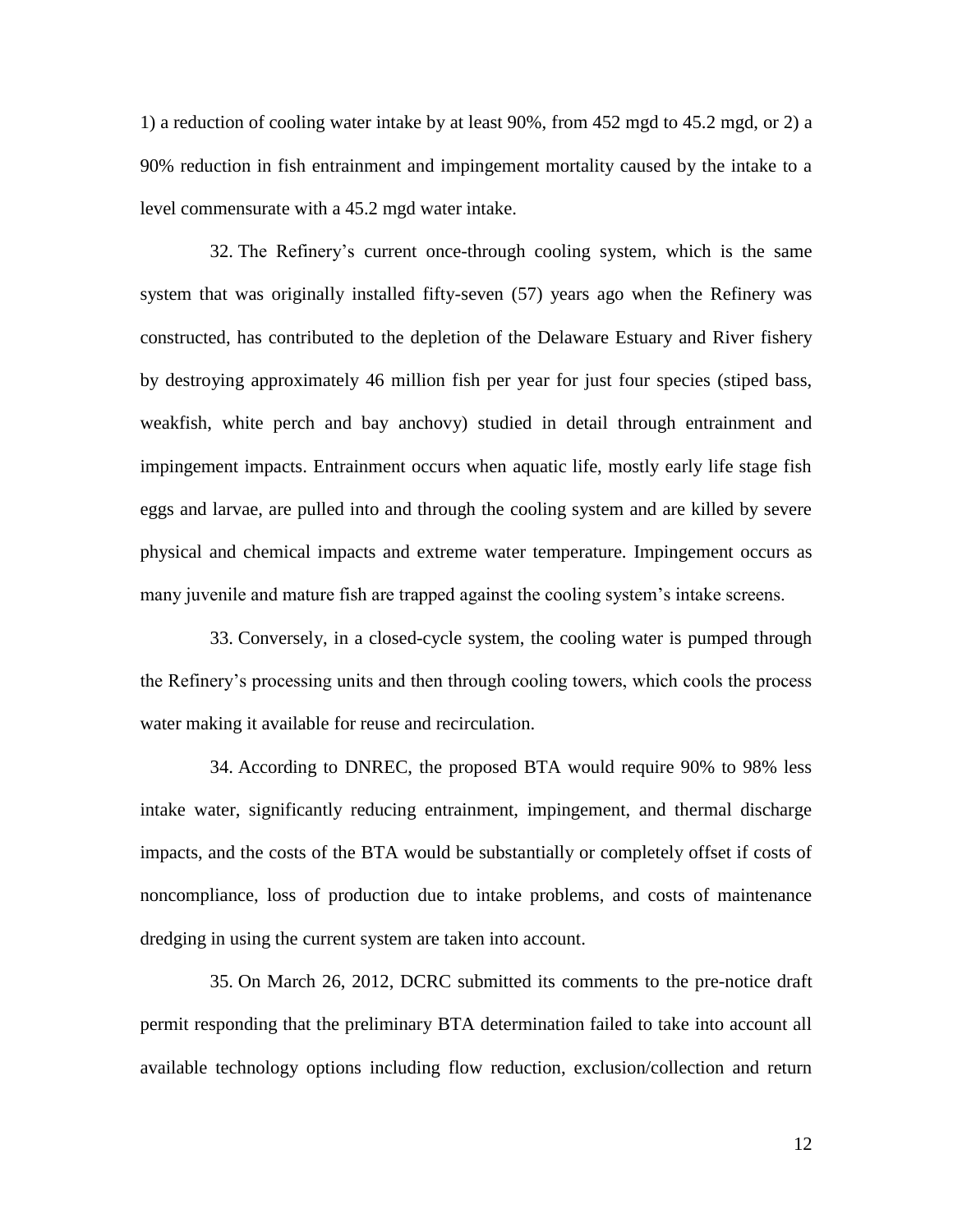technologies, and relocation of the intake structure. DCRC also objected to what it described as DNREC's failure to take site-specific factors into account in its BTA determination and DNREC's failure to compare the relative costs and benefits of available technologies.

36. At a July 9, 2012 forum held by the Delaware Chapter of the Sierra Club, then-Surface Water Discharges Section Manager Robert Underwood explained that DNREC was in the process of drafting a new NPDES permit for the Refinery, but that EPA's regulations on cooling water intake structures standards would be forthcoming on July 27, 2012. EPA subsequently announced that it would take an additional eleven (11) months, until June 27, 2013, to finalize the standards. EPA again has further delayed issuance of the final regulations by four (4) months, with the regulations now asserted to be released by October 27, 2013.

37. The eleven (11) year delay and inaction by DNREC in failing to make a final decision on the Refinery's 2002 NPDES Permit Application precludes Petitioners from challenging any DNREC action on the permit application and advocating for the inclusion of more environmental protective permit conditions, if necessary. Meanwhile, during DNREC's delay, the Refinery has killed hundreds of millions of fish unnecessarily and continues to operate using antiquated technology.

# **COUNT ONE FAILURE OF THE SECRETARY OF DNREC TO PEFORM A NON-DISCRETONARY DUTY FOR WHICH PETITIONERS HAVE NO REMEDY AT LAW.**

38. Petitioners hereby incorporate by reference the allegations contained in paragraphs 1 through 37 as if fully set forth herein.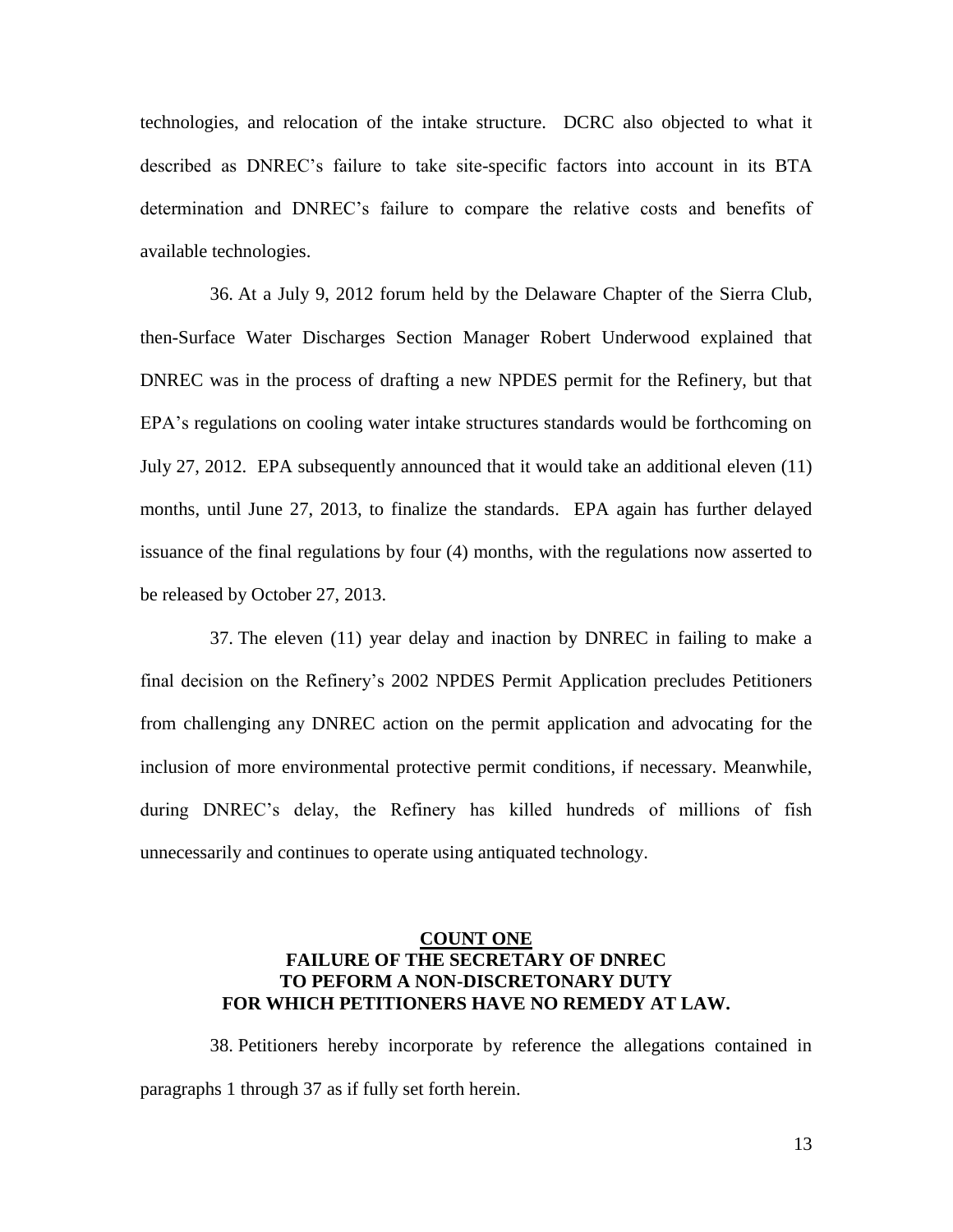39. A DNREC NPDES permit is required for any activity "which may cause or contribute to discharge of a pollutant into any surface or ground water . . . ." 7 *Del. C.* § 6003(a)(2).

40. The Secretary of DNREC is charged with making a permit determination and has a non-discretionary duty to act on NPDES permit applications in that he "shall grant or deny a permit required by subsection (a) or (b) of this section in accordance with duly promulgated regulations . . . ." 7 *Del. C.* § 6003(c).

41. Prior to making a final determination on a permit application, a "draft NPDES permit and the statement of basis or fact sheet shall be publically noticed and made available for public comment." 7 *Del. Admin. C.* §7201-6.12.2. These public notice and comment obligations are rooted in federal law and Delaware's federally delegated NPDES program is dependent on the state's ability to ensure public participation. *See* 33 U.S.C. 1342(b)(3), 40 C.F.R. §§ 123.25, 124.10, 124.11, 124.12.

42. As of the date of this filing, DNREC's Secretary has failed to make a determination on the 2002 NPDES Permit Application, as updated, and a draft NPDES permit has not been noticed. These failures to act have now lasted over eleven (11) years since the permit reapplication, despite a clear duty to act following receipt of the reapplication.

43. The facts in this case undisputedly demonstrate that the Secretary of DNREC has failed to discharge his duties to issue a draft NPDES permit for public comment and to approve or deny the 2002 NPDES Permit Application.

44. DNREC's failure to make a determination on the permit reapplication is in direct contravention of the CWA's central goal to restore and maintain the chemical,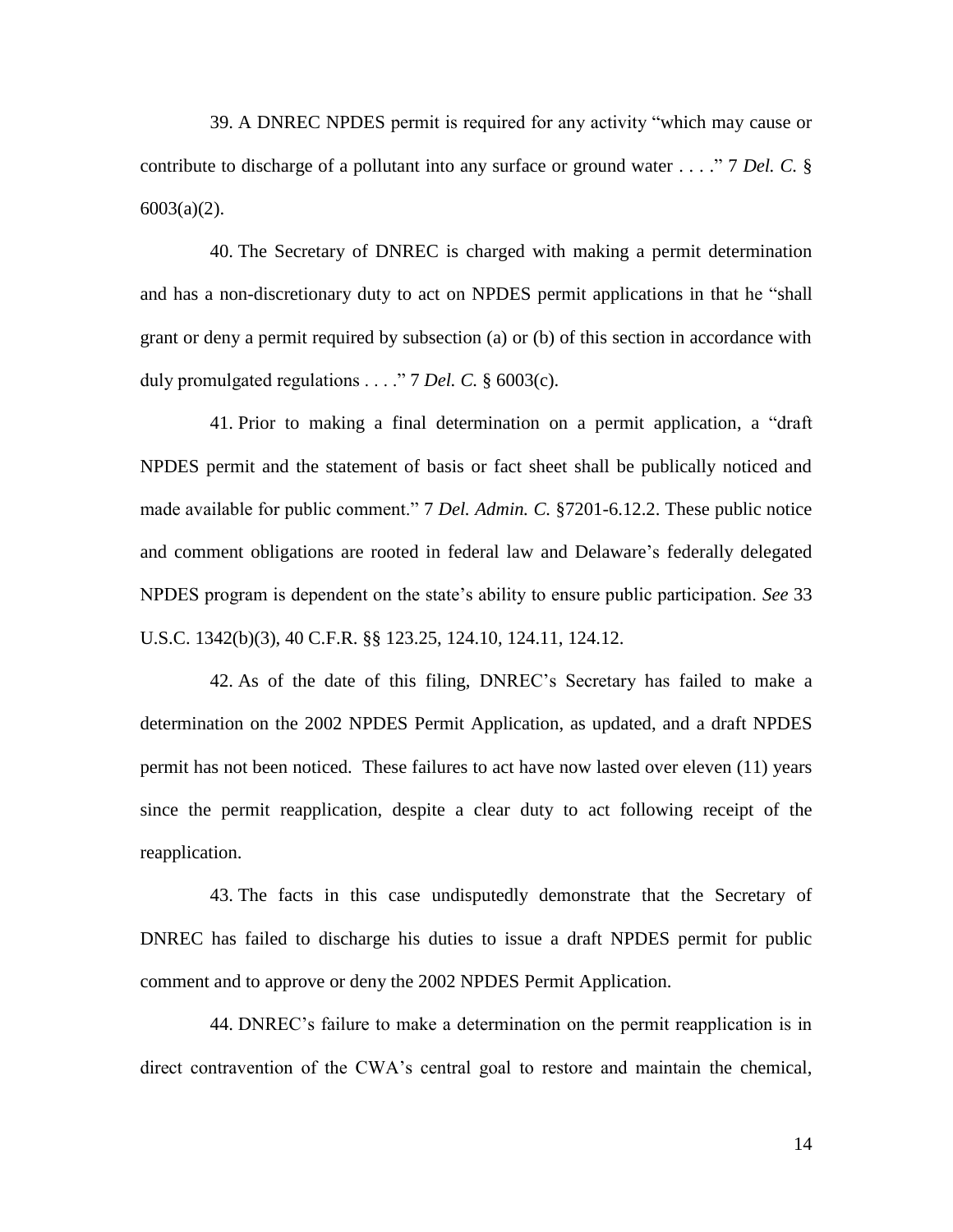physical and biological integrity of the nation's waters. To accomplish this goal, the CWA requires that NPDES permits be re-evaluated on a regular basis to ensure that current technological controls are incorporated as permit conditions to minimize environmental degradation. DNREC's more than eleven (11) year delay in action, more than twice the five (5) year permitting cycle, in failing to evaluate whether the technological controls in the Refinery's NPDES permit should be tightened thwarts the fundamental goals of the CWA, and is therefore unlawful.

45. By failing to make a determination on the permit reapplication, DNREC has also failed to uphold its duty to "effectuate full utilization, conservation and protection of the water and air resources of the State" and its mission to "ensure the wise management, conservation, and enhancement of the State's natural resources, protect public health and the environment, [and] provide quality outdoor recreation."

46. DNREC's failure to carry out its mandatory duty has immunized the Refinery's operations, which have caused catastrophic damage to the Delaware River and Estuary by killing hundreds of millions of fish, and has allowed the Refinery's operations to escape public review, scrutiny and legal challenge.

47. Petitioners are entitled to the issuance of a draft NPDES permit for public comment and a final permit determination.

48. Petitioners have no adequate remedy at law for the Secretary's failure to make a determination.

49. Petitioners have a clear right to the relief requested.

50. A writ of mandamus, commanding the Secretary of DNREC to act forthwith, is necessary and appropriate.